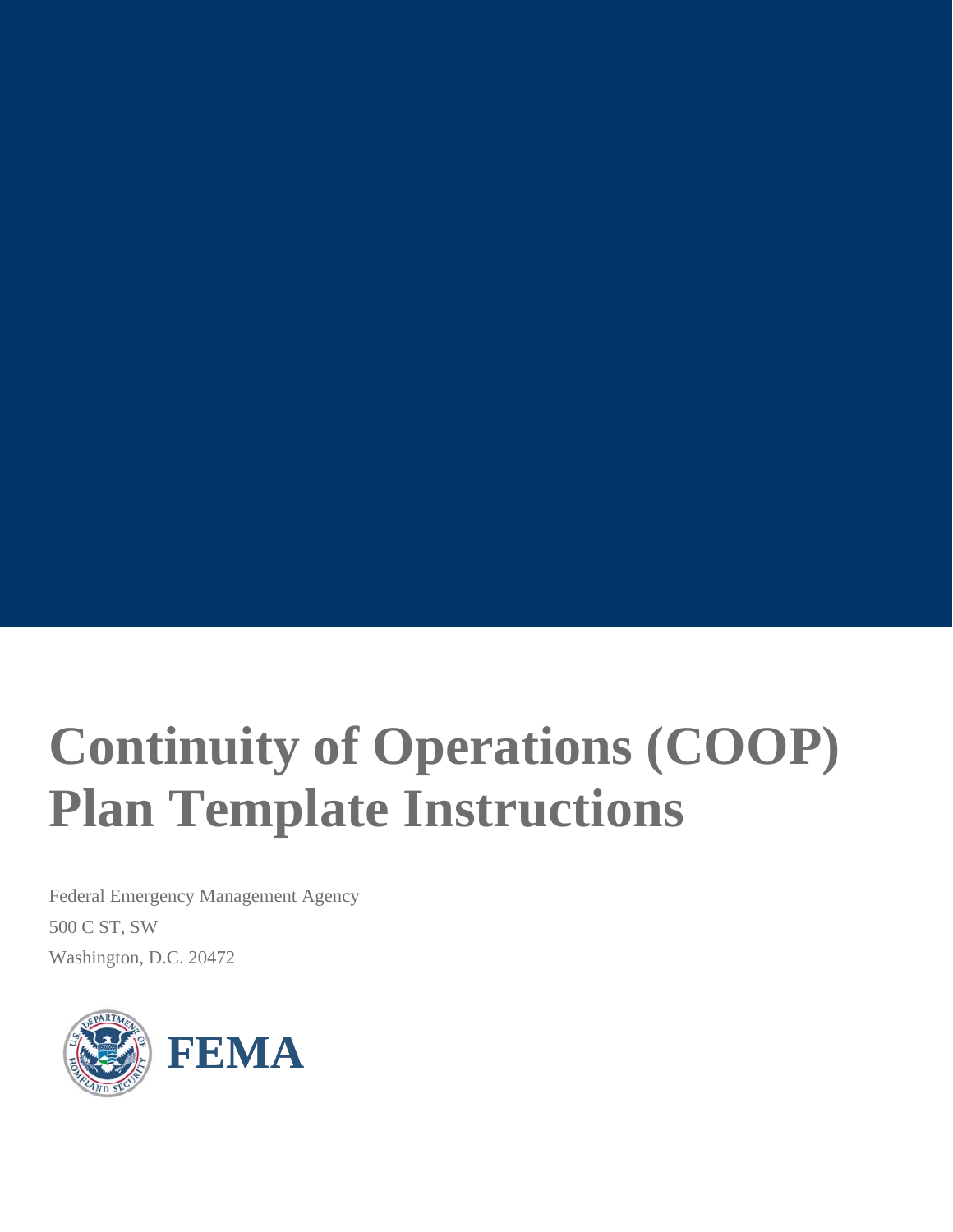# **GUIDE INSTRUCTIONS**

This guide provides instructions for developing a Continuity of Operations (COOP) Plan according to *Department of Homeland Security (DHS) Headquarters Continuity of Operations (COOP) Guidance Document, dated April 2004*. Although general guidance and sample information is provided in this guide for reference, organizations are encouraged to tailor COOP Plan development to meet their own needs and requirements. These instructions accompany an electronic template that may be downloaded from the Federal Emergency Management Agency (FEMA) Office of National Security Coordination (ONSC) website at the following address: http://www.fema.gov/government/coop/index.shtm

Questions concerning this guide can be directed to:

Office of National Security Coordination Federal Emergency Management Agency 500 C Street, SW Washington, DC 20472 (202) 646 3754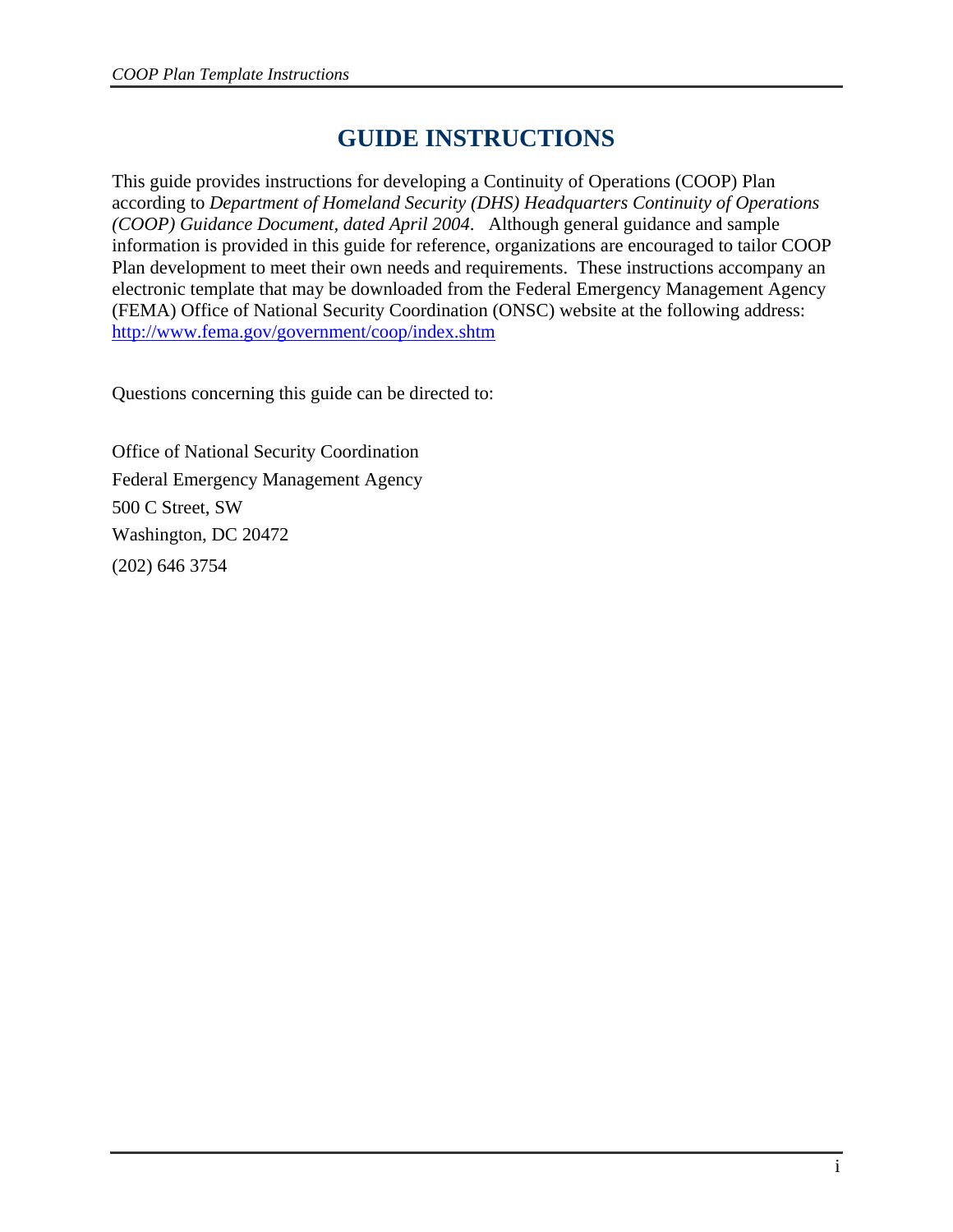# **TABLE OF CONTENTS**

| I.             |    |  |  |  |  |
|----------------|----|--|--|--|--|
| П.             |    |  |  |  |  |
| III.           |    |  |  |  |  |
| IV.            |    |  |  |  |  |
| V.             |    |  |  |  |  |
| VI.            |    |  |  |  |  |
| VII.           |    |  |  |  |  |
| A.             |    |  |  |  |  |
|                | 1. |  |  |  |  |
|                | 2. |  |  |  |  |
|                | 3. |  |  |  |  |
| <b>B.</b>      |    |  |  |  |  |
|                | 1. |  |  |  |  |
|                | 2. |  |  |  |  |
| $\mathbf{C}$ . |    |  |  |  |  |
| VIII.          |    |  |  |  |  |
| IX.            |    |  |  |  |  |
| A.             |    |  |  |  |  |
| <b>B.</b>      |    |  |  |  |  |
| X.             |    |  |  |  |  |
| XI.            |    |  |  |  |  |
| XII.           |    |  |  |  |  |
|                |    |  |  |  |  |
|                |    |  |  |  |  |
|                |    |  |  |  |  |
|                |    |  |  |  |  |
|                |    |  |  |  |  |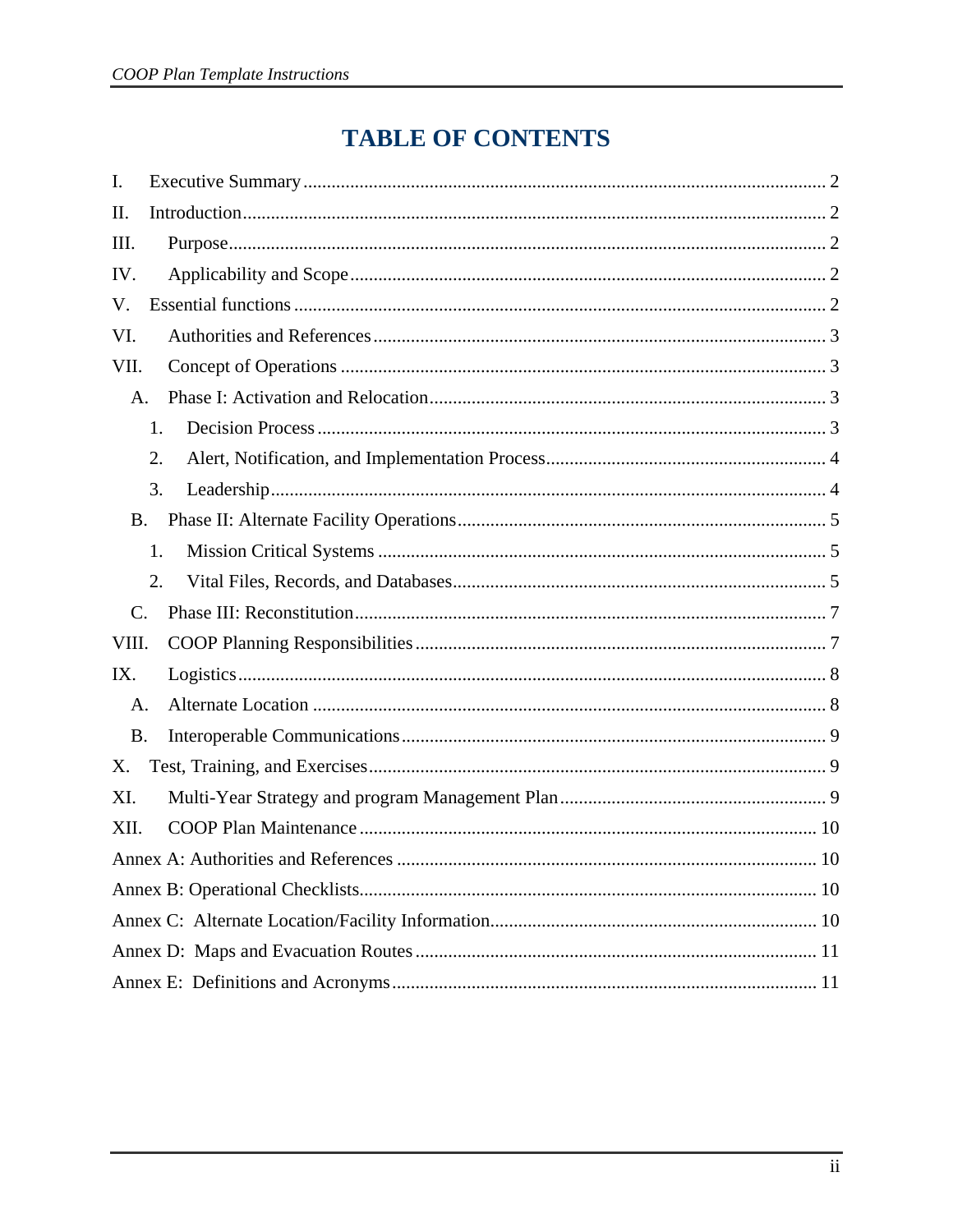# **I. EXECUTIVE SUMMARY**

The executive summary should briefly outline the organization and content of the COOP Plan and describe what it is, whom it affects, and the circumstances under which it should be executed. Further, it should discuss the key elements of COOP planning and explain the organization's implementation strategies.

# **II. INTRODUCTION**

The introduction to the COOP Plan should explain the importance of COOP planning to the organization. It may also discuss the background for planning, referencing recent events that have led to the increased emphasis on the importance of a COOP capability for the organization.

# **III. PURPOSE**

The purpose section should explain why the organization is developing a COOP Plan. It should briefly discuss applicable Federal guidance and explain the overall purpose of COOP planning, which is to ensure the continuity of mission essential functions. Because of today's changing threat environment, this section should state that the COOP Plan is designed to address the all hazard threat.

# **IV. APPLICABILITY AND SCOPE**

This section describes the applicability of the plan to the organization as a whole, headquarters as well as subordinate activities, co-located and geographically disperse, and to specific personnel groups of the organization. It should also include the scope of the plan. Ideally, plans should address the full spectrum of potential threats, crises and emergencies (natural as well as manmade).

## **V. ESSENTIAL FUNCTIONS**

The essential functions section should include a list of the organization's prioritized essential functions. Essential functions are those organizational functions and activities that must be continued under any and all circumstances.

#### Organizations should:

- (1) Identify all functions, then determine which must be continued under all circumstances
- (2) Prioritize these essential functions
- (3) Establish staffing and resource requirements
- (4) Integrate supporting activities
- (5) Develop a plan to perform additional functions as the situation permits.

*For additional information on essential functions, see Section X of the DHS HQ COOP Guidance Document.*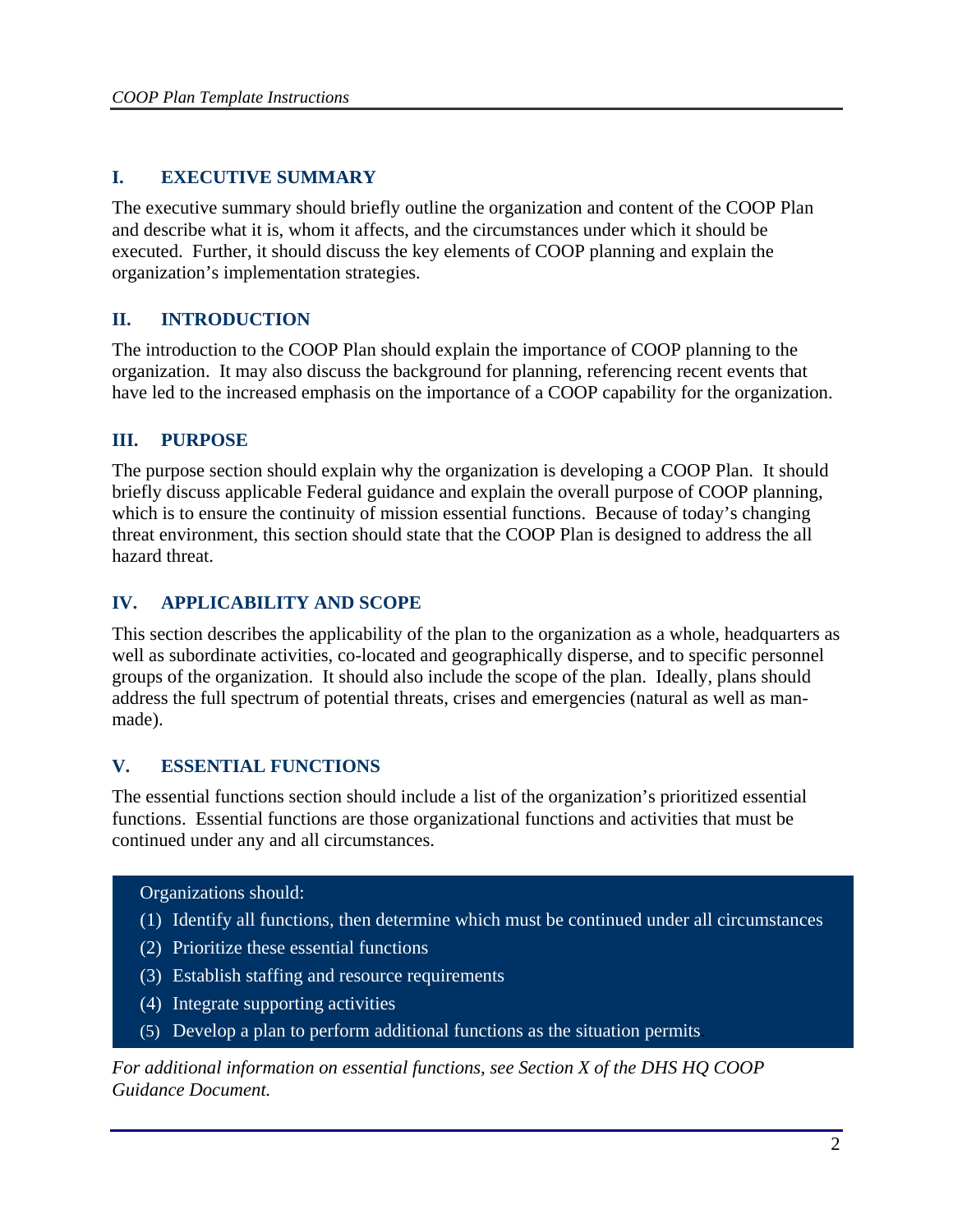# **SAMPLE**

The following table shows examples of prioritized essential functions for a fictitious organization, the Bureau of Water Management:

| <b>Priority</b>             | <b>Essential Functions</b>                                                                |
|-----------------------------|-------------------------------------------------------------------------------------------|
|                             | Administer programs to protect the region's water supply and the<br>health of the public. |
| $\mathcal{D}_{\mathcal{L}}$ | Ensure the protection of fish and aquatic life.                                           |
| 3                           | Ensure pollution prevention and compliance assurance.                                     |
|                             | Provide technical support and information to assist in planning and<br>restoration.       |
| 5                           | Approve and oversee cleanups of contaminated sites.                                       |
| 6                           | Plan and implement regional flood control programs.                                       |

## **VI. AUTHORITIES AND REFERENCES**

This section should reference an annex that outlines all supporting authorities and references that have assisted in the development of this COOP Plan.

*Annex A of the DHS COOP Guidance Document provides a list of authorities and references.*

## **VII. CONCEPT OF OPERATIONS**

This section should explain how the organization will implement its COOP Plan, and specifically, how it plans to address each critical COOP element. This section should be separated into three phases: activation and relocation, alternate facility operations, and reconstitution.

# **A. PHASE I: ACTIVATION AND RELOCATION**

The Phase I section should explain COOP Plan activation procedures and relocation procedures from the primary facility to the alternate facility. This section should also address procedures and guidance for non-relocating personnel.

#### **1. Decision Process**

This section should explain the logical steps associated with implementing a COOP Plan, the circumstances under which a plan may be activated (both with and without warning), and should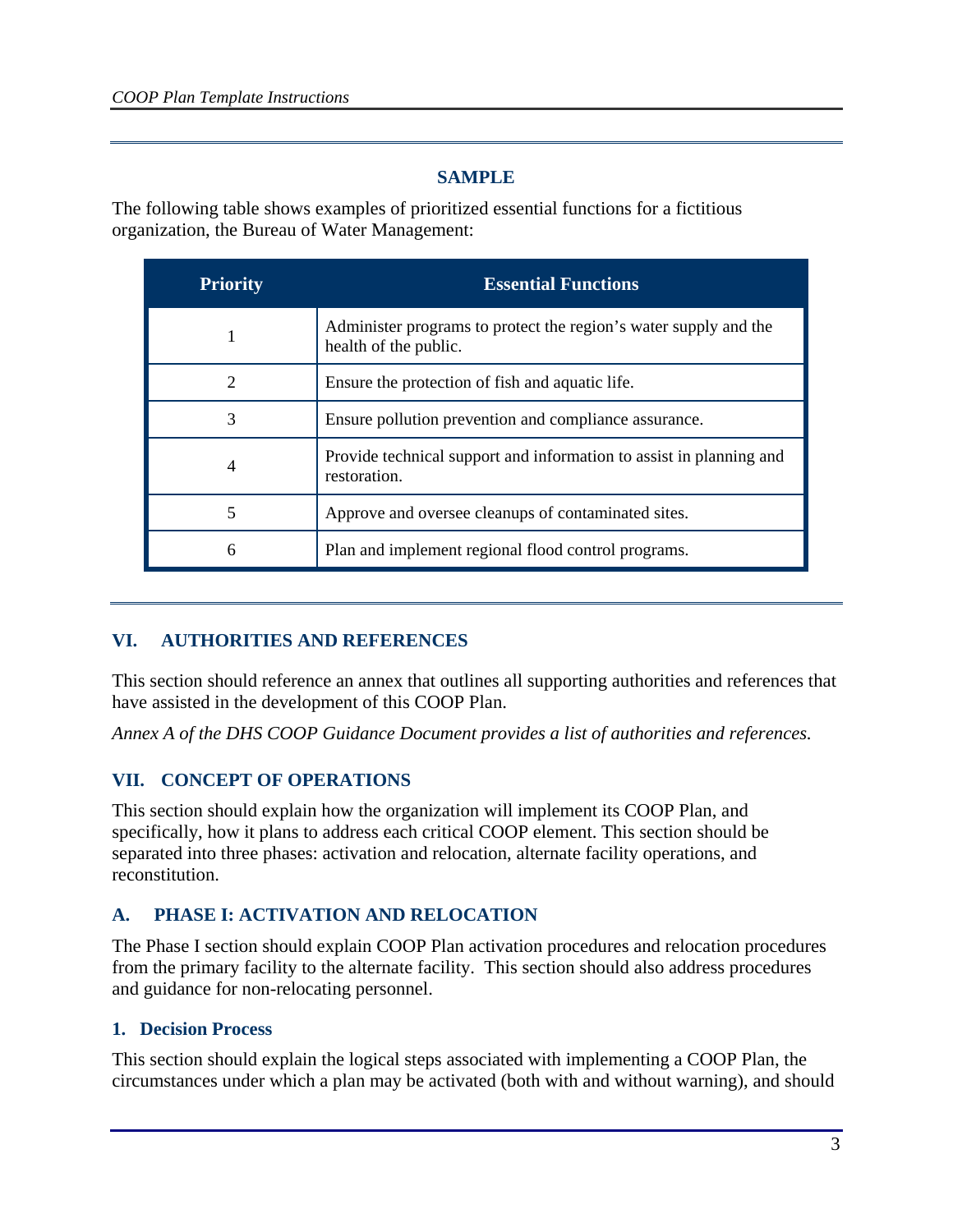identify who has the authority to activate the COOP Plan. This process can be described here or depicted in a graphical representation.

#### **2. Alert, Notification, and Implementation Process**

This section should explain the events following a decision to activate the COOP Plan. This includes employee alert and notification procedures and the COOP Plan implementation process.

## **3. Leadership**

#### **a. Orders of Succession**

This section should identify orders of succession to key positions within the organization. Orders should be of sufficient depth to ensure the organization's ability to manage and direct its essential functions and operations. The conditions under which succession will take place, the method of notification, and any temporal, geographical, or organizational limitations of authority should also be identified in this section.

*For additional information on succession, see Section XI.I of the DHS HQ COOP Guidance Document.* 

#### **SAMPLE**

The following table shows the order of succession for the Director of the Bureau of Water Management:

| <b>Successors</b>                                   |  |
|-----------------------------------------------------|--|
| Director, Bureau of Water Management                |  |
| Deputy Director, Bureau of Water Management         |  |
| Division Head, Enforcement and Remediation Division |  |
| Division Head, Standards and Planning Division      |  |

## **b. Delegations of Authority**

This section should identify, by position, the authorities for making policy determinations and decisions at headquarters, field levels, and other organizational locations, as appropriate. Generally, pre-determined delegations of authority will take effect when normal channels of direction are disrupted and terminate when these channels have resumed. Such delegations may also be used to address specific competency requirements related to one or more essential functions that are not otherwise satisfied by the order of succession. For example, once again referring to the Bureau of Water Management sample: because of particular technical skill, the authority to remediate contaminated sites could be pre-delegated directly to the Division Head,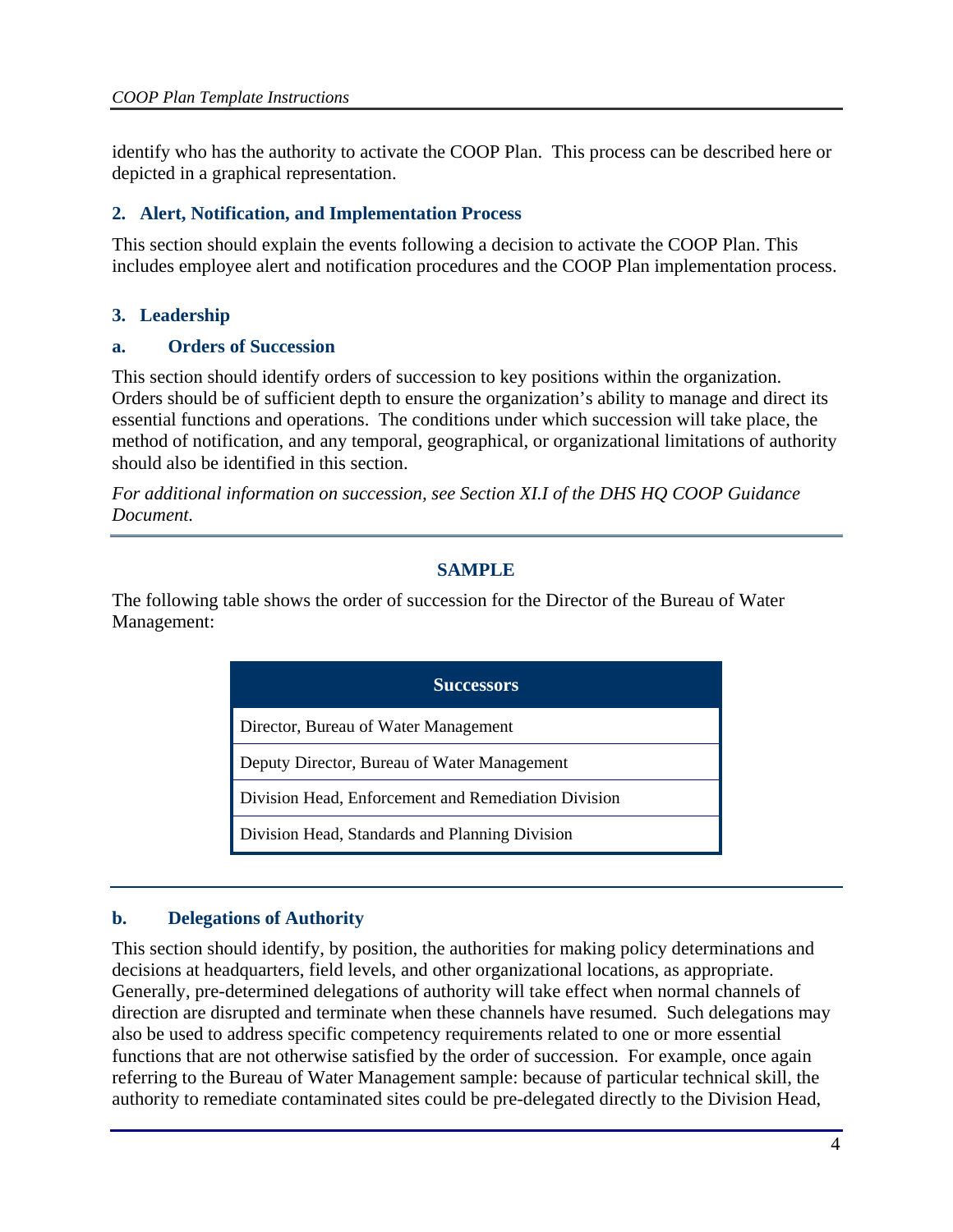Enforcement and Remediation Division, bypassing the intervening successor. Delegations of authority should document the legal authority for making key decisions, identify the programs and administrative authorities needed for effective operations, and establish capabilities to restore authorities upon termination of the event. Pre-determined delegations of authority may be particularly important in a devolution scenario.

*For additional information on delegations of authority, see Section XI.2 of the DHS HQ COOP Guidance Document*.

## **c. Devolution**

The devolution section should address how an organization will identify and conduct its essential functions in the aftermath of a worst-case scenario, one in which the leadership is incapacitated. The organization should be prepared to transfer all of their essential functions and responsibilities to personnel at a different office or location.

*For additional information on Devolution, see Section XI.3 of the DHS HQ COOP Guidance Document.* 

# **B. PHASE II: ALTERNATE FACILITY OPERATIONS**

The Phase II section should identify initial arrival procedures as well as operational procedures for the continuation of essential functions.

# **1. Mission Critical Systems**

The section should address the organization's mission critical systems necessary to perform essential functions and activities. Organizations must define these systems and address the method of transferring/replicating them at an alternate site.

#### **SAMPLE**

The following table shows examples of mission critical systems for the Bureau of Water Management:

| <b>System Name</b>              | <b>Current Location</b> | <b>Other Locations</b>            |
|---------------------------------|-------------------------|-----------------------------------|
| Hazardous Spill Cleanup Unit    | Warehouse 11            | Storage Unit B,<br>Storage Unit C |
| Mobile Analytical Laboratory    | <b>Primary Facility</b> | <b>Alternate Facility</b>         |
| <b>Mobile Operations Center</b> | <b>Primary Facility</b> | <b>Alternate Facility</b>         |

## **2. Vital Files, Records, and Databases**

This section should address the organization's vital files, records, and databases, to include classified or sensitive data, which are necessary to perform essential functions and activities and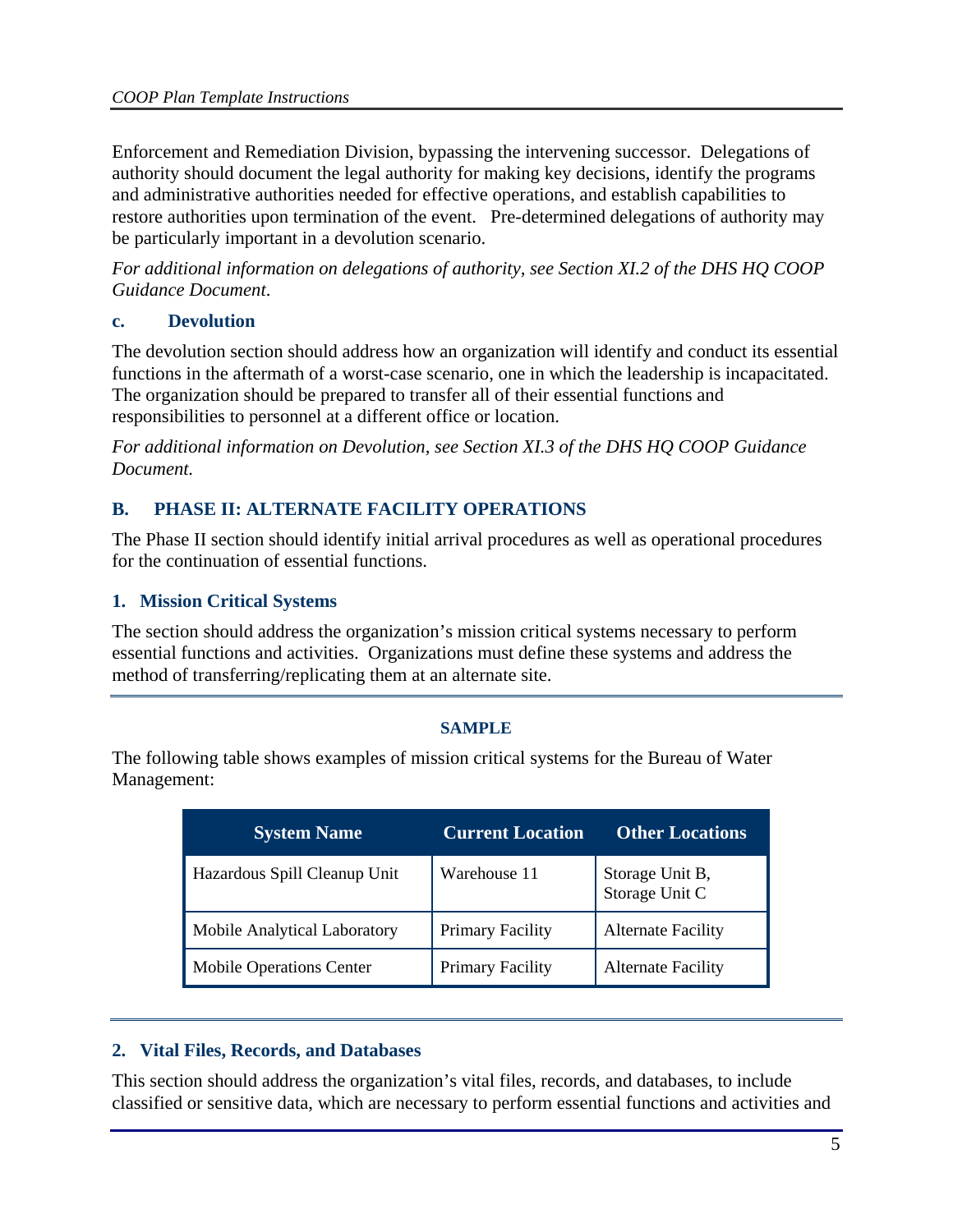to reconstitute normal operations after the emergency ceases. Organizational elements should pre-position and update on a regular basis those duplicate records, databases, or back-up electronic media necessary for operations.

There are three categories of records to be reviewed and prioritized, then transferred (either hard copy or electronic media) to an alternate location:

- Emergency operations records;
- Legal/financial records; and,
- Records used to perform national security preparedness functions and activities (EO 12656).

*For additional information on vital files, records, and databases, see Section XV of the DHS HQ COOP Guidance Document.* 

## **SAMPLE**

The following table shows examples of vital files, records, and databases for the Bureau of Water Management:

| Vital File, Record,<br>or Database                     | Form of<br>Record (e.g.,<br>hardcopy,<br>electronic) | <b>Pre-positioned</b><br>at Alternate<br><b>Facility</b> | <b>Hand Carried</b><br>to Alternate<br><b>Facility</b> | <b>Backed up at</b><br><b>Third</b><br><b>Location</b> |
|--------------------------------------------------------|------------------------------------------------------|----------------------------------------------------------|--------------------------------------------------------|--------------------------------------------------------|
| <b>GIS Mapping Database</b>                            | Electronic                                           | X                                                        |                                                        | X                                                      |
| List of Licensed Spill<br><b>Cleanup Contractors</b>   | Hardcopy                                             |                                                          | X                                                      |                                                        |
| List of Regional Dams                                  | Hardcopy                                             |                                                          | X                                                      |                                                        |
| Pollution/Chemical<br><b>Incident Database</b>         | Electronic                                           | X                                                        |                                                        |                                                        |
| <b>Public and Private</b><br>Sewage System<br>Records  | Electronic                                           | X                                                        |                                                        | X                                                      |
| <b>Water Treatment</b><br>Regulations                  | Hardcopy                                             |                                                          | X                                                      |                                                        |
| <b>Flood Control Policies</b>                          | Hardcopy                                             |                                                          | X                                                      |                                                        |
| <b>Federal Water</b><br><b>Facilities Contact List</b> | Hardcopy                                             |                                                          | X                                                      |                                                        |

The following table shows sample vital files, records, and databases pertaining to COOP coordination for the Bureau of Water Management: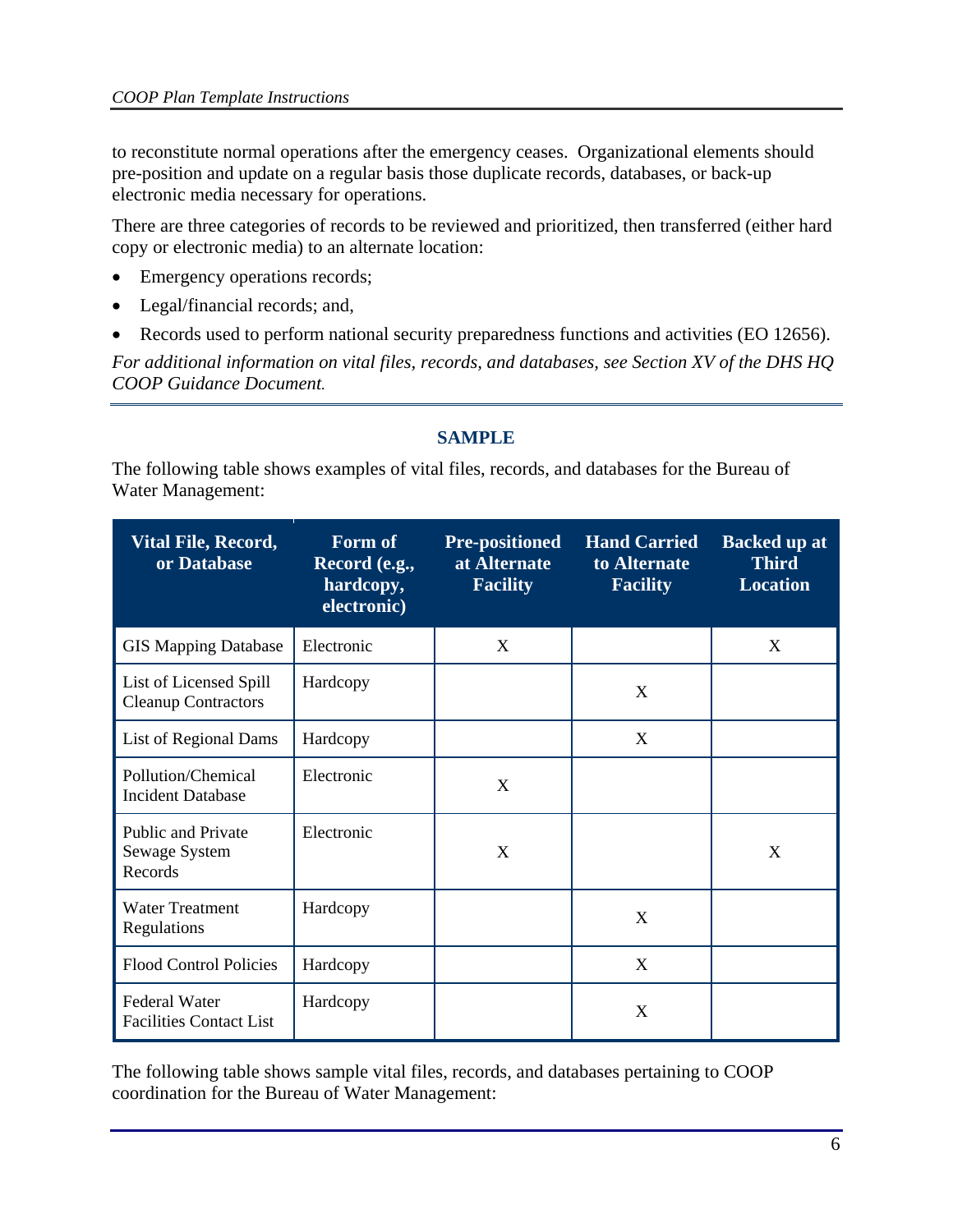| <b>Vital File, Record,</b><br>or Database       | Form of<br>Record (e.g.,<br>hardcopy,<br>electronic) | <b>Pre-positioned</b><br>at Alternate<br><b>Facility</b> | <b>Hand Carried</b><br>to Alternate<br><b>Facility</b> | <b>Backed up at</b><br><b>Third</b><br><b>Location</b> |
|-------------------------------------------------|------------------------------------------------------|----------------------------------------------------------|--------------------------------------------------------|--------------------------------------------------------|
| <b>COOP Plan</b>                                | Electronic                                           | X                                                        |                                                        | X                                                      |
| <b>Phone Roster</b>                             | Hardcopy                                             |                                                          | X                                                      |                                                        |
| <b>Devolution Contact</b><br>List               | Hardcopy                                             |                                                          | X                                                      |                                                        |
| Legal Authority List                            | Electronic                                           | X                                                        |                                                        |                                                        |
| <b>Emergency Water</b><br><b>Resources List</b> | Hardcopy                                             |                                                          | X                                                      |                                                        |

# **C. PHASE III: RECONSTITUTION**

The Phase III section should explain the procedures for returning to normal operations – a time phased approach may be most appropriate. This section may include procedures for returning to the primary facility, if available, or procedures for acquiring a new facility through General Services Administration (GSA). Notification procedures for all employees returning to work must also be addressed. The conduct of an After Action Report (AAR), to determine the effectiveness of COOP plans and procedures should be considered.

# **VIII. COOP PLANNING RESPONSIBILITIES**

This section should include additional delineation of COOP responsibilities of each key staff position, to include individual Emergency Relocation Group (ERG) members, those identified in the order of succession and delegation of authority, and others, as appropriate.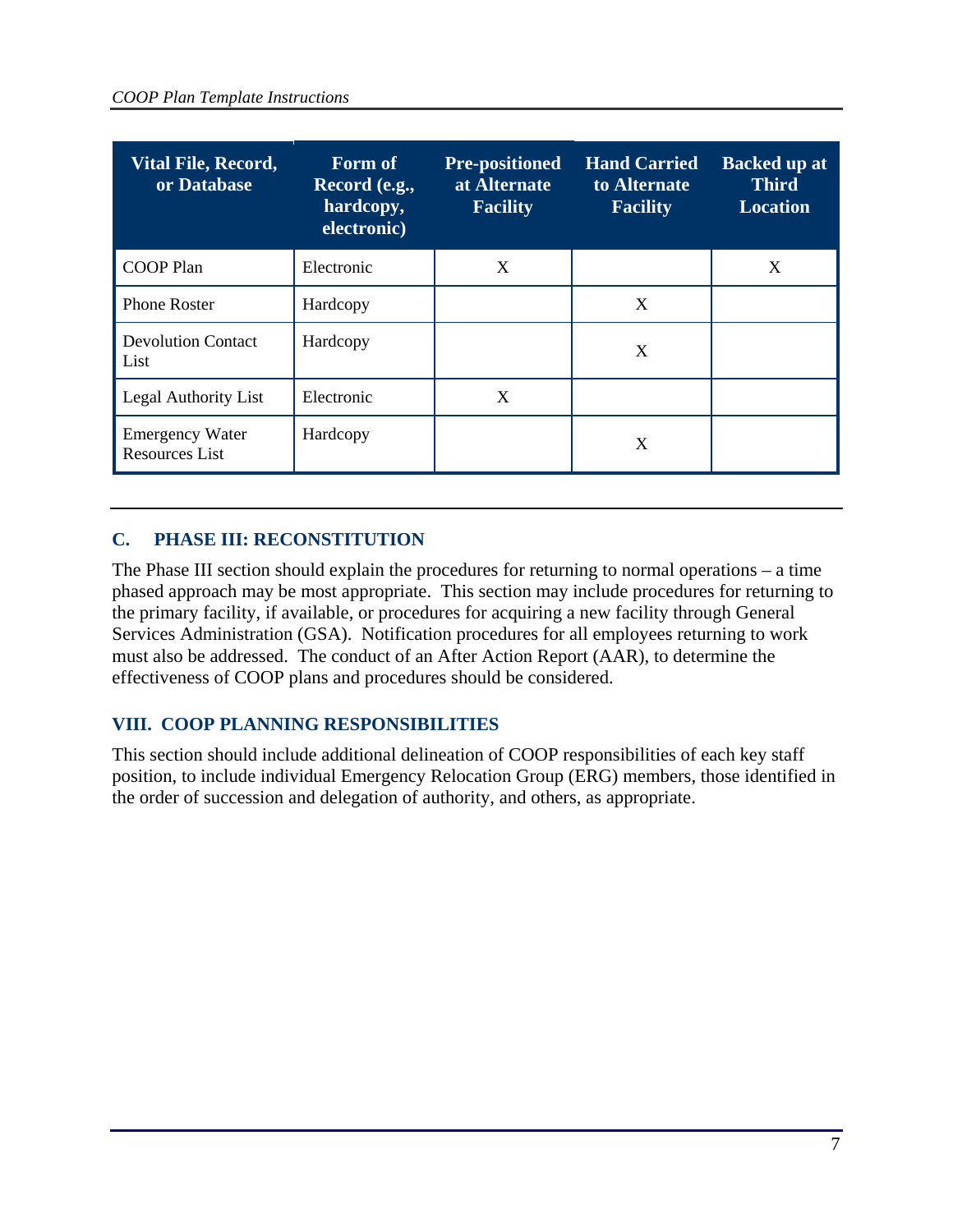#### **SAMPLE**

The following table shows examples of some COOP responsibilities for the Bureau of Water Management:

| <b>Responsibility</b>                                    | <b>Position</b>                                            |
|----------------------------------------------------------|------------------------------------------------------------|
| Update COOP plan annually.                               | Division Head, Standards and Planning Division             |
| Update telephone rosters monthly.                        | Communications Specialist, Standards and Planning Division |
| Review status of vital files, records,<br>and databases. | Records Specialist, Standards and Planning Division        |
| Conduct alert and notification tests.                    | Communications Specialist, Standards and Planning Division |
| Develop and lead COOP training.                          | Training Specialist, Standards and Planning Division       |
| Plan COOP exercises.                                     | Training Specialist, Standards and Planning Division       |

#### **IX. LOGISTICS**

## **A. ALTERNATE LOCATION**

The alternate location section should explain the significance of identifying an alternate facility, the requirements for determining an alternate facility, and the advantages and disadvantages of each location. Senior managers should take into consideration the operational risk associated with each facility. Performance of a risk assessment is vital in determining which alternate location will best satisfy an organization's requirements.

Alternate facilities should provide:

- (1) Sufficient space and equipment
- (2) Capability to perform essential functions within 12 hours, up to 30 days
- (3) Reliable logistical support, services, and infrastructure systems
- (4) Consideration for health, safety, and emotional well-being of personnel
- (5) Interoperable communications
- (6) Computer equipment and software

*For additional information on alternate facilities, see Section XII of the DHS HQ COOP Guidance Document.*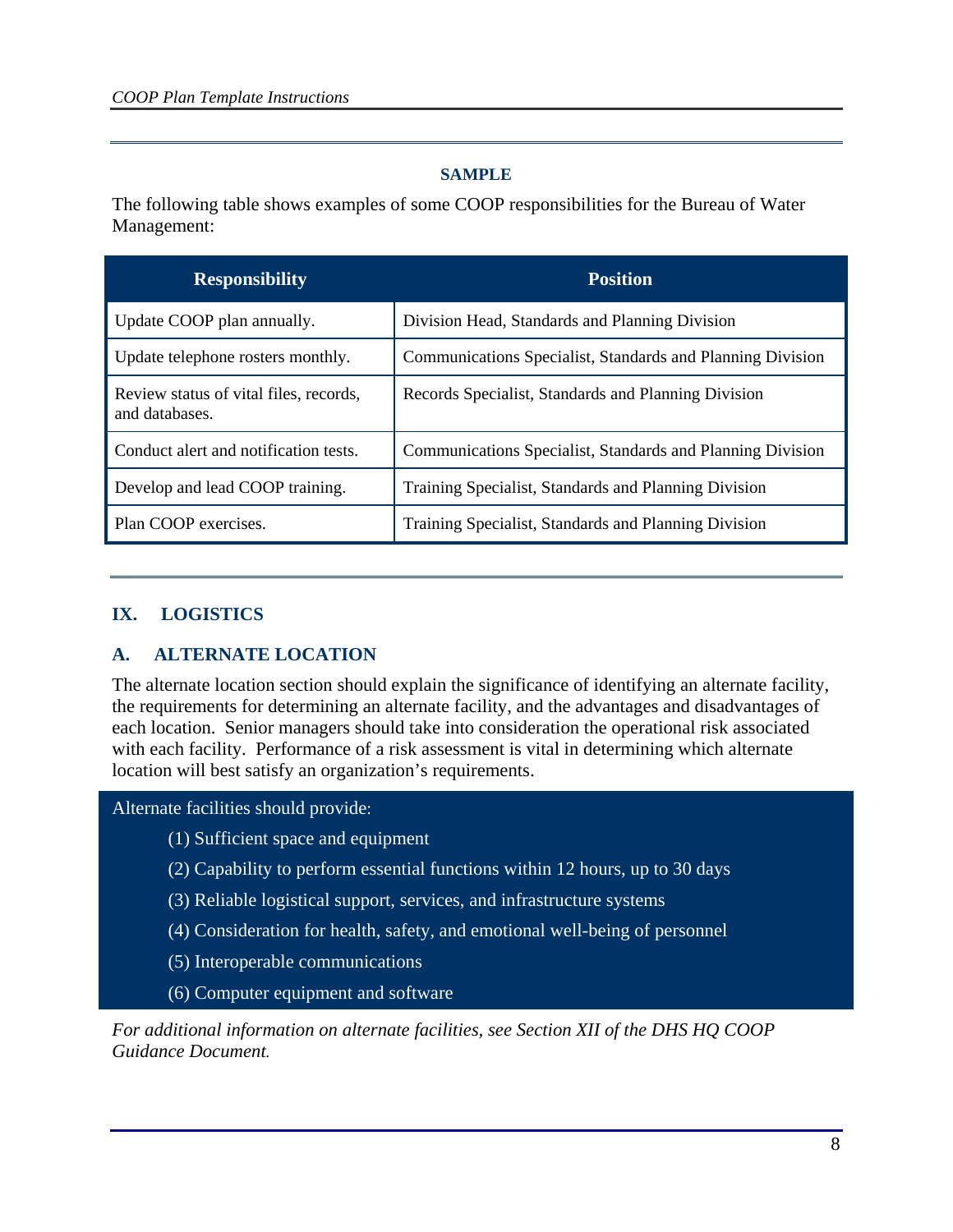# **B. INTEROPERABLE COMMUNICATIONS**

The interoperable communications section should identify available and redundant critical communication systems that are located at the alternate facility. These systems should provide the ability to communicate within the organization and outside the organization.

#### Interoperable communications should provide:

- (1) Capability commensurate with an agency's essential functions
- (2) Ability to communicate with essential personnel
- (3) Ability to communicate with other agencies, organizations, and customers
- (4) Access to data and systems
- (5) Communications systems for use in situations with and without warning
- (6) Ability to support COOP operational requirements
- (7) Ability to operate at the alternate facility within 12-hours, and for up to 30 days
- (8) Interoperability with existing field infrastructures

*For additional information on interoperable communications, see Section XIII of the DHS COOP Guidance Document.* 

#### **X. TEST, TRAINING, AND EXERCISES**

This section should address the organization's Test, Training, and Exercise (TT&E) Plan. Tests, Training, and Exercises familiarize staff members with their roles and responsibilities during an emergency, ensure that systems and equipment are maintained in a constant state of readiness, and validate certain aspects of the COOP Plan. Managers may be creative when it comes to COOP readiness and include snow days, power outages, server crashes, and other ad-hoc opportunities to assess preparedness.

:COOP TT&E plans should provide:

- (1) Individual and team training of agency personnel
- (2) Internal agency testing and exercising of COOP plans and procedures
- (3) Testing of alert and notification procedures
- (4) Refresher orientation for COOP personnel
- (5) Joint interagency exercising of COOP plans, if appropriate

*For additional information on TT&E, see Section XVII of the DHS COOP Guidance Document.*

## **XI. MULTI-YEAR STRATEGY AND PROGRAM MANAGEMENT PLAN**

This section should discuss how the organization plans to develop their Multi- Year Strategy and Program Management Plan (MYSPMP). The MYSPMP should address short and long term COOP goals, objectives, and timelines, budgetary requirements, planning and preparedness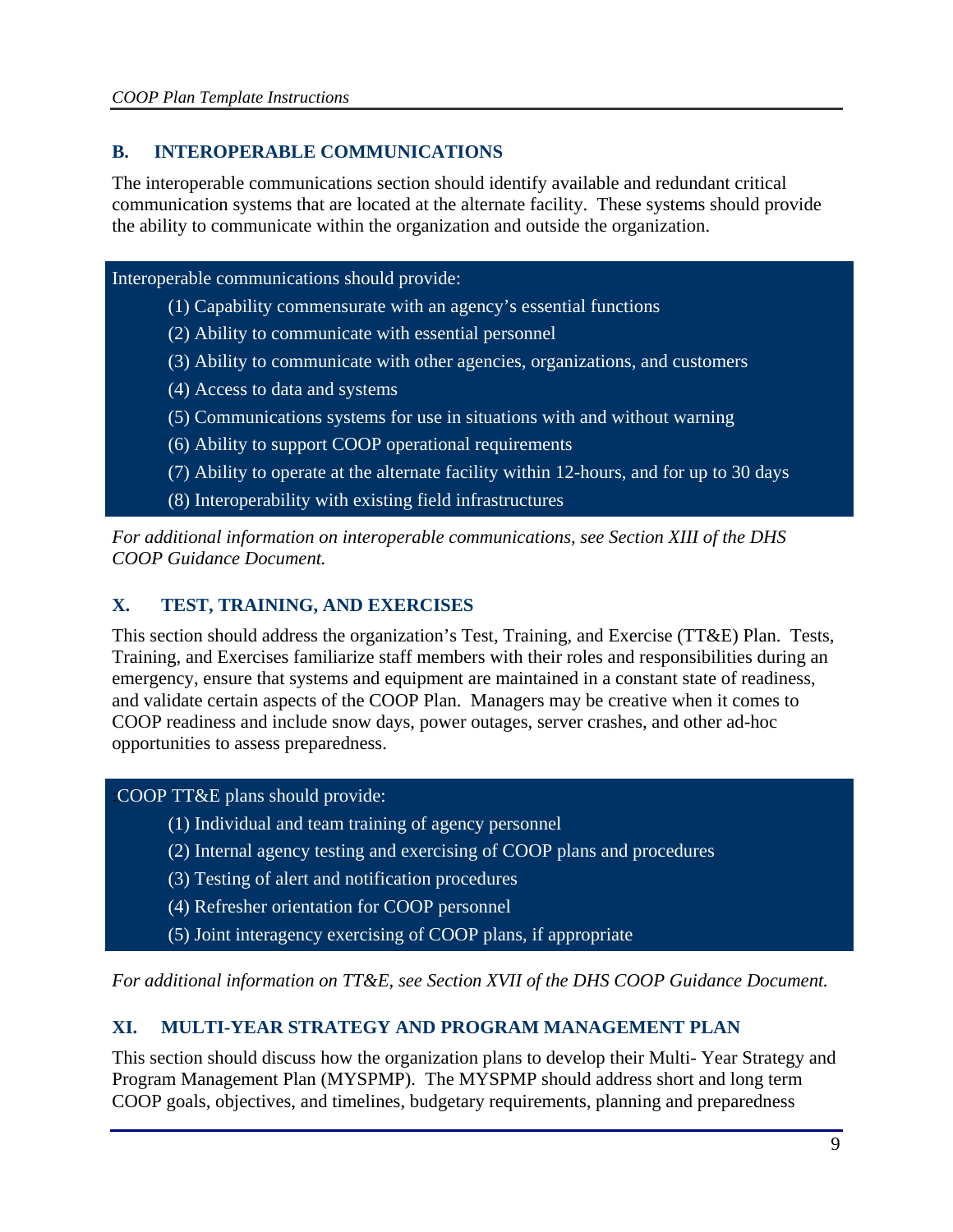considerations, and planning milestones or tracking systems to monitor accomplishments. It should be developed as a separate document.

*For additional information on MYSPMP development, see Section XVIII of the DHS HQ COOP Guidance Document.*

# **XII. COOP PLAN MAINTENANCE**

This section should address how the organization plans to ensure that the COOP Plan contains the most current information. Federal guidance states that organizations should review the entire COOP Plan at least annually. Key evacuation routes, roster and telephone information, as well as maps and room/building designations of alternate locations should be updated as changes occur.

*For additional information on COOP Plan maintenance, see Section XIX of the DHS HQ COOP Guidance Document.* 

#### **Annex A: Authorities and References**

This annex should cite a list of authorities and references that mandate the development of this COOP Plan, and provide guidance towards acquiring the requisite information contained in this COOP Plan.

#### **Annex B: Operational Checklists**

This section should contain operational checklists for use during a COOP event. A checklist is a simple tool that ensures all required tasks are accomplished so that the organization can continue operations at an alternate location. Checklists may be designed to list the responsibilities of a specific position or the steps required to complete a specific task.

Sample operational checklists may include:

- Emergency Calling Directory
- Key Personnel Roster and Essential Functions Checklist
- Senior Emergency Response Team (SERT) Roster
- **Emergency Relocation Team Checklist**
- Alternate Site Acquisition Checklist
- Emergency Operating Records and IT Checklist
- Emergency Equipment Checklist

#### **Annex C: Alternate Location/Facility Information**

This annex should include general information about the alternate location/facility. Examples include the address, points of contact, and available resources at the alternate location.